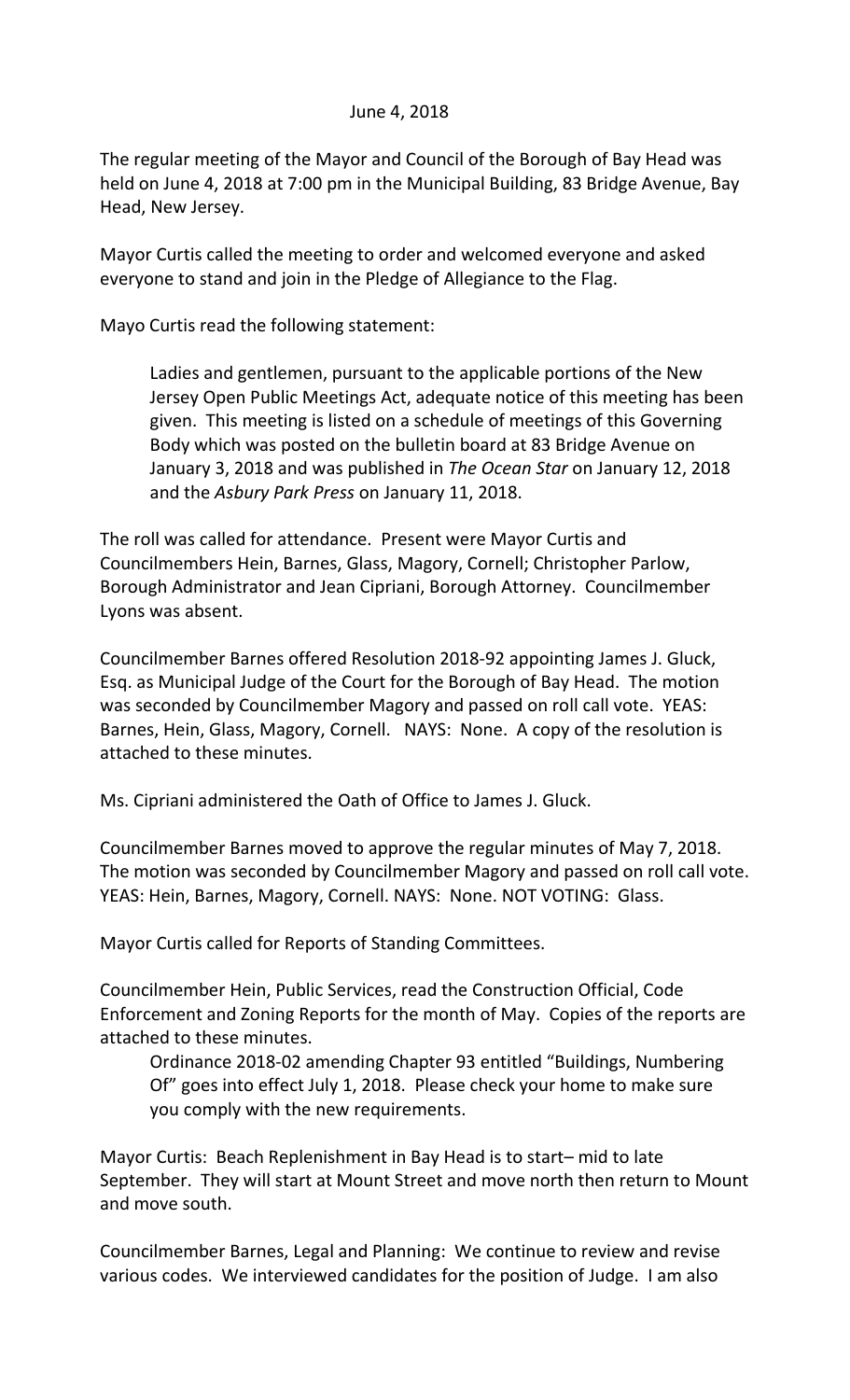working on a letter to be mailed the end of the month. It will be a reminder to every one of rules and regulations concerning: garbage placement, recycling, bulk pick-up etc. If you feel something should be brought to residents attention please let me know so it can be included in the mailing.

Councilmember Hein: The letter will cover existing rules and regulations – these are not new.

Councilmember Barnes:

On Friday, I attended a seminar concerning opioid abuse with one of the speakers tying in gamblers anonymous. He stated it starts with video gaming. The session was very informative and I would like him to come and speak to everyone. It was quite an eye opener and is definitely worth hearing. I hope to have him come in August or September.

Councilmember Glass, Public Safety, read the Police, OEM and Fire Department report for the month of May. Copies of the reports are attached to these minutes.

OEM – Tip of the Month: Have a Plan for Hurricane Season – Collect, Share, Practice Handouts were availalbe

Fire Department – Tip of the Month:

Propane Tank Use and Storage

Cylinder tanks for equipment such as stoves and ovens must be located outside of the home.

Never store or use propone gas cylinders larger than one pound inside the home.

Never operate a propane-powered gas grill inside the home.

Use of propane-powered gas grill shall be at least 5 feet away from the home.

If you smell a strong odor of gas, leave the area immediately and call the fire department from outside the home.

Chief Hoffman: As of June 1 there is no longer an ASPCA. All complaints will be handled by our department. I have two officers who are certified.

Councilmember Magory, Public Works: We had a good month. Clayton Avenue sidewalk is finished. We will now start on Osborne Avenue with work to start in the spring of 2019. We have also been busy reviewing the exterior lighting of this building. We have LED lighting. The reason for the lights around the building is because the Police Department operates 24/7. We also have surveillance cameras around the building and they also need the lights. I talked to the architect and have received the lighting plan. It was designed by a lighting engineer and is the minimum for roadways and pathways. I have toured the facility at night. The only light that is shining on one of our neighbors, is onto their open front porch, which we hope to have redirected. Some of the lights on the building and in the park are off. We will be working on this. The building is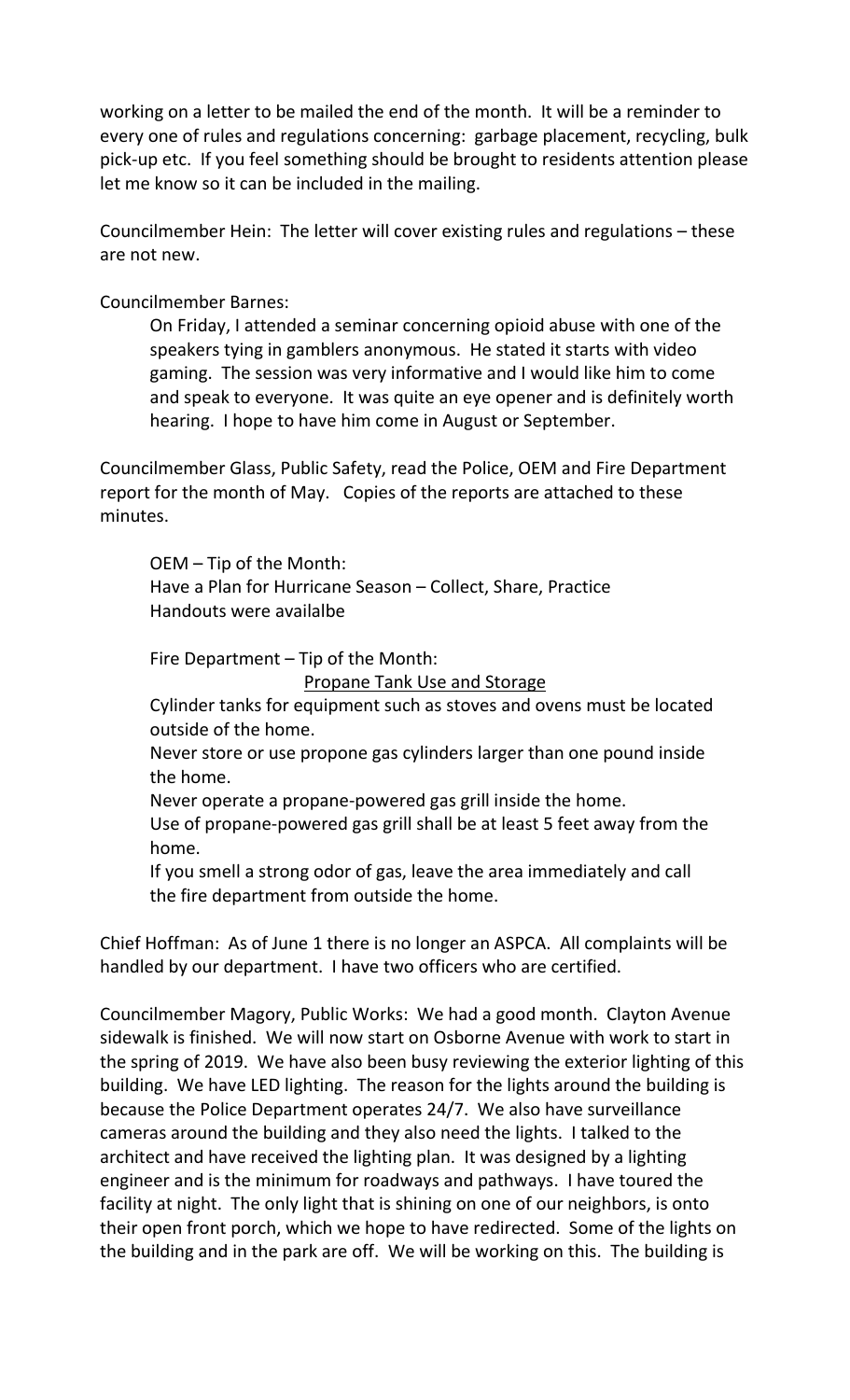complete but changes will also be needed. I want to make sure everyone understands that we can always talk and tweak the lights.

Councilmember Cornell, Parks, Grounds and Recreation: We invite everyone to come out on Friday June 8, 2018 at 9:30 am to participate in the 2018 Barnegat Bay Blitz. We will meet at the Bay Head Firehouse at 9:30 am. NJ DEP sponsors this program and will provide bags and gloves. Please dress appropriately.

The Summer Recreation Program will run from July 9<sup>th</sup> to August  $9<sup>th</sup>$ . We aren't sure if it will be held at the Bay Head School or a local church. As soon as we know the location it will be posted on our website.

Extra dog stations are been located around town. Your feedback would be welcomed so please contact me.

Christopher Parlow, Borough Administrator: Reviewed with the audience the Borough website – [www.bayheadnj.org.](http://www.bayheadnj.org/) He discussed the following items:

> Report a Concern: This is not for 911 calls. Follow the menu, you must complete all blocks with an \* - must supply your name, phone number and email address. Your concern will be directed to the proper department (Police, Code Enforcement, Construction Official, Public Works Supervisor, Garbage and you will receive a response. You can also Download an APP to use on your smart phone.

 Announcement: Beach Fill Project linked to Army Corps which gives schedule of their project and is updated every two weeks. Alerts are posted as soon as the go out.

 Upcoming Events – located on the left side of the Home Page Click to obtain more information.

 Gov Pilot Map – information is from Google Earth Map – specific to property with drop down information – the data provided is 2015 map layers including flood zone, show BFE, traffic, location of Police Department, Fire Department.

 Government: Draft Agendas are posted the Friday prior to the Monday meetings.

Borough Ordinances – can search with a few key words.

Budget Information for 2017 and 2018 - Annual Financial Statements

Under Departments – Municipal Clerk – forms are posted.

Shortly you will be able to make payments on line. You will be charged the following: Card Fee  $-$  2.95%; Debt Fee  $-$  Flat \$3.95; ACH Fee  $-$  Flat \$1.05.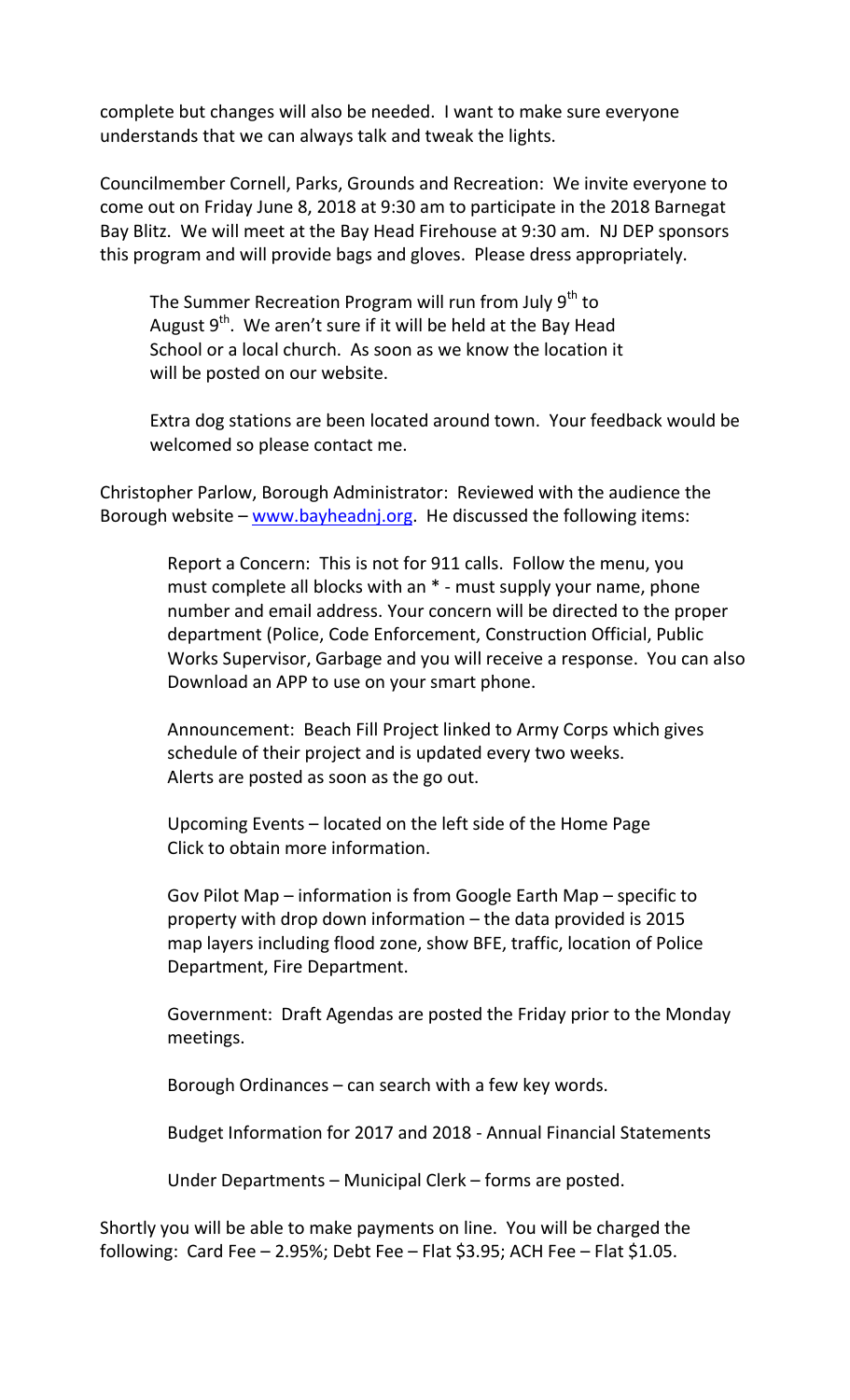I am leaving up the sign rendering to be discussed later in the meeting for your review.

Mayor Curtis called for Clerk's Correspondence.

Ms. Applegate offered the following:

Request from New Logic Marine Science Camp to meet at Centennial Park July  $16^{\text{th}} - 20^{\text{th}}$  and August  $20^{\text{th}} - 24^{\text{th}}$ 

Request from Bay Head Historical Society to use the meeting room in Borough Hall on Saturday June 23, 2018 from 9 am to 12 noon for their General Meeting.

An application for Raffles License from the Women's Guild of All Saints Church for an On-Premise gift raffle and 50/50 cash raffle with the drawing to be held at the Bay Head Yacht Club on July 26, 2018 from 11:30 am to 3 pm.

Councilmember Magory moved to approve the request which was seconded by Councilmember Barnes and passed on roll call vote. YEAS: Hein, Barnes, Glass, Magory, Cornell. Nays: None.

Mayor Curtis called for Resolutions.

Councilmember Barnes offered Resolution 2018- 83 opposing the Enactment of Legislation to Legalize the Recreational Use and Sale of Marijuana.

Councilmember Barnes offered Resolution 2018-84 approving the Renewal of a Club License issued to Bay Head Yacht Club, Inc. for the 2018/2019 License Term.

Councilmember Barnes offered Resolution 2018-85 approving the Renewal of a Plenary Retail Distribution License issued to Burke's Market LLC for the 2018/2019 License Term.

Councilmember Barnes offered Resolution 2018-86 approving the Renewal of a Plenary Retail Distribution License issued to And Bottles Too, Inc. for the 2018/2019 License Term.

Councilmember Barnes offered Resolution 2018-87 approving the Renewal of a Plenary Retail Consumption License issued to Shoppers Wharf LLC t/a Charlie's of Bay Head for the 2018/2019 License Term.

Councilmember Barnes offered Resolution 2018-88 certification of the Annual Audit.

Councilmember Magory offered Resolution 2018-89 enter into a Cooperative Pricing Agreement with the Educational Services Commission of New Jersey for Member Participation in CO-OP #65 MCESCCPS.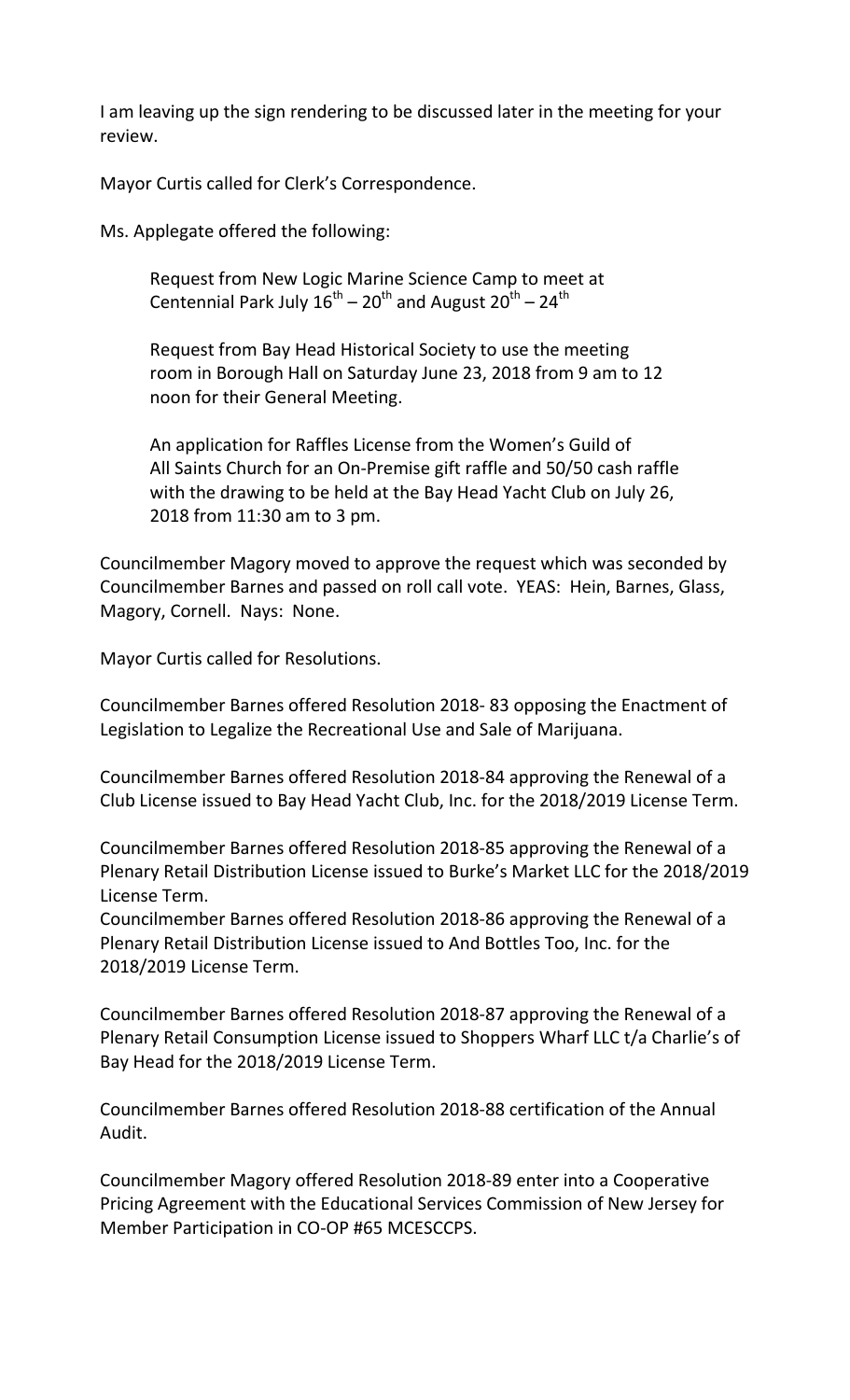Councilmember Magory offered Resolution 2018-90 awarding a Professional Services contract to Remington & Vernick Engineers to provide Design, Administration and Observation Services for the NJDOT 2018 Municipal Aid Project – Osborne Avenue Sidewalks in the amount not to exceed \$60,651.00.

Councilmember Magory offered Resolution 2018-91 authorizing the purchase of a 2018 Kubota for the Bay Head Public Works Department from Cherry Valley Tractor Sales under the Educational Services Commission of New Jersey Cooperative Pricing System

Councilmember Hein offered Resolution 2018-93 awarding a Professional Services contract to Mott MacDonald Engineers to provide Development Application assistance and other Engineering services as a Non-Fair and Open Contract pursuant to the provisions of N.J.S.A. 19:44A-20-5.

Councilmember Magory offered Resolution 2018-94 amending Resolution 2017- 121 providing for Salaries and Compensation of Borough Officials and Employees for 2018.

Councilmember Magory offered Resolution 2018-95 re-authorizing the Sale of Surplus Property no longer needed for Public Use VIA Internet Auction Website.

Councilmember Barnes offered Resolution 2018-96 recognition of World Elder Abuse Awareness Day.

Councilmember Glass moved the above resolutions be adopted. The motion was seconded by Councilmember Magory.

Mayor Curtis asked if there were any questions from the public concerning the Resolutions presented. There were none.

There being no further questions, Mayor Curtis closed the discussion by the public.

Councilmember Cornell abstained from voting on Resolution 2018-84. The motion passed on roll call vote: YEAS: Hein, Barnes, Glass, Magory, Cornell. NAYS: None. Councilmember Cornell abstained from voting on Resolution 2018- 84. A copy of each resolution is attached to these minutes.

Mayor Curtis called for Ordinance for Second Reading, Public Discussion and Vote.

Councilmember Barnes offered Ordinance 2018-11 entitled:

ORDINANCE OF THE BOROUGH OF BAY HEAD, COUNTY OF OCEAN, STATE OF NEW JERSEY, AMENDING AND SUPPLEMENTING CHAPTER 104 OF THE BOROUGH CODE, ENTITLED "CONSTRUCTION CODES, UNIFORM" SO AS TO ADJUST THE FEES CHARGED FOR THE ISSUANCE OF VARIOUS PERMITS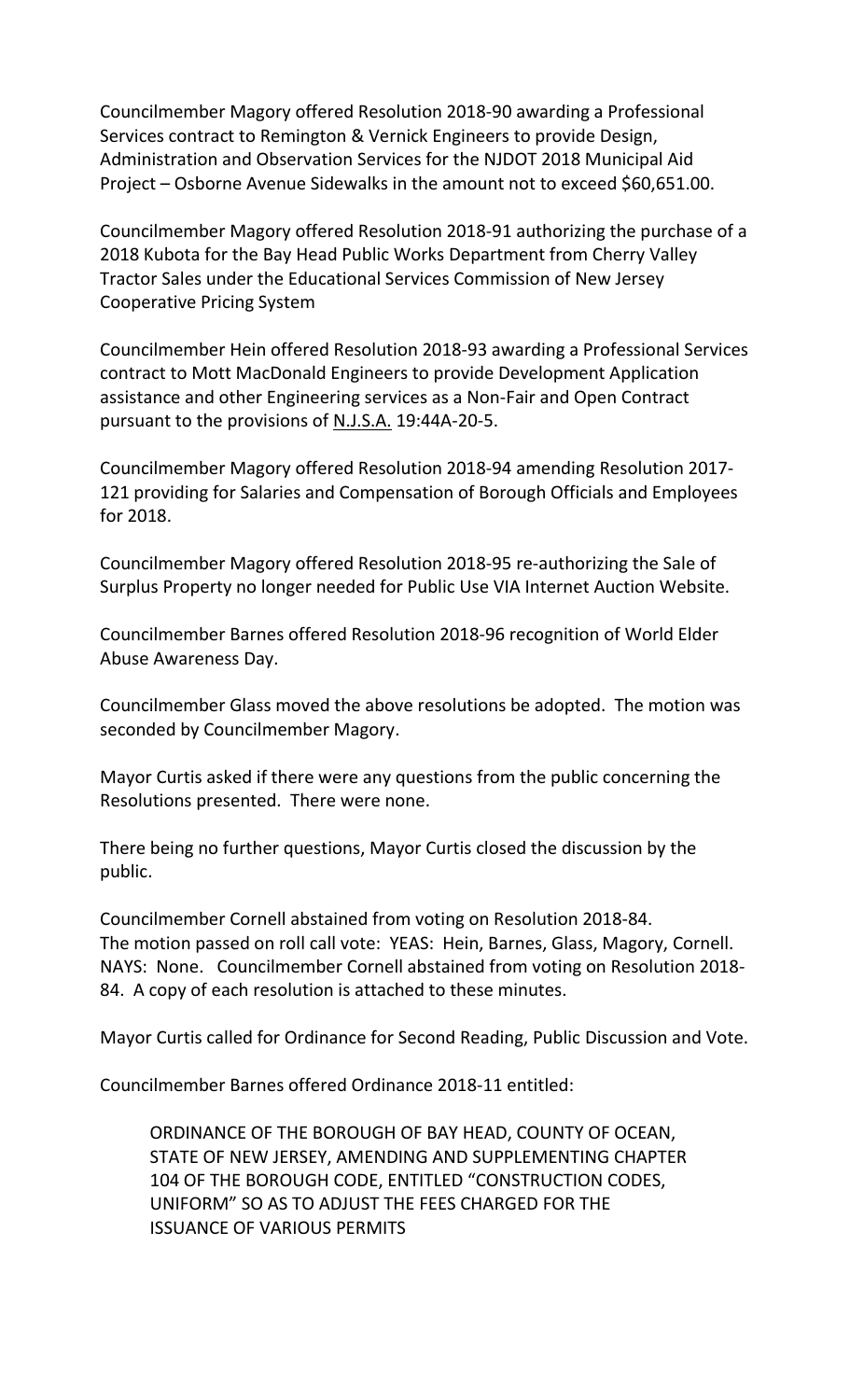Councilmember Barnes moved to approve this ordinance be adopted on second reading and final passage. The motion was seconded by Councilmember Hein.

Mayor Curtis opened the meeting to the public for a public hearing on this ordinance.

There being no further comments or questions the public hearing was closed.

The motion passed on roll call vote. YEAS: Hein, Barnes, Glass, Magory, Cornell. NAYS: None. A copy of this ordinance is attached to these minutes.

Councilmember Barnes offered Ordinance 2018-12 entitled:

BOND ORDINANCE PROVIDING FOR VARIOUS CAPITAL IMPROVEMENTS OF THE BOROUGH OF BAY HEAD, IN THE COUNTY OF OCEAN, NEW JERSEY, APPROPRIATING THE AGGREGATE AMOUNT OF \$185,000 THEREFORE AND AUTHORIZING THE ISSUANCE OF \$175,750 BONDS OR NOTES OF THE BOROUGH TO FINANCE PART OF THE COST THEREOF

Councilmember Barnes moved to approve this ordinance be adopted on second reading and final passage. The motion was seconded by Councilmember Glass.

Mayor Curtis opened the meeting to the public for a public hearing on this ordinance.

There being no questions or comments the public hearing was closed.

The motion passed on roll call vote. YEAS: Hein, Barnes, Glass, Magory, Cornell. NAYS: None. A copy of this ordinance is attached to these minutes.

Mayor Curtis called for Ordinance, First Reading:

Councilmember Glass offered Ordinance 2018-13 entitled:

AN ORDINANCE OF THE BOROUGH OF BAY HEAD, COUNTY OF OCEAN, STATE OF NEW JERSEY AMENDING AND SUPPLEMENTING THE MUNICIPAL CODE OF THE BOROUGH OF BAY HEAD, SO AS TO AMEND CHAPTER 222, ENTITLED, "VEHICLES AND TRAFFIC" TO ESTABLISH A LOADING ZONE ON BRIDGE AVENUE

Councilmember Glass moved this ordinance on first reading, which motion was seconded by Councilmember Barnes.

The motion passed on roll call vote. YEAS: Hein, Barnes, Glass, Magory, Cornell. NAYS: None. A copy of this ordinance is attached to these minutes.

This ordinance is scheduled for second reading and public hearing on July 2, 2018.

Mayor Curtis called for Unfinished Business.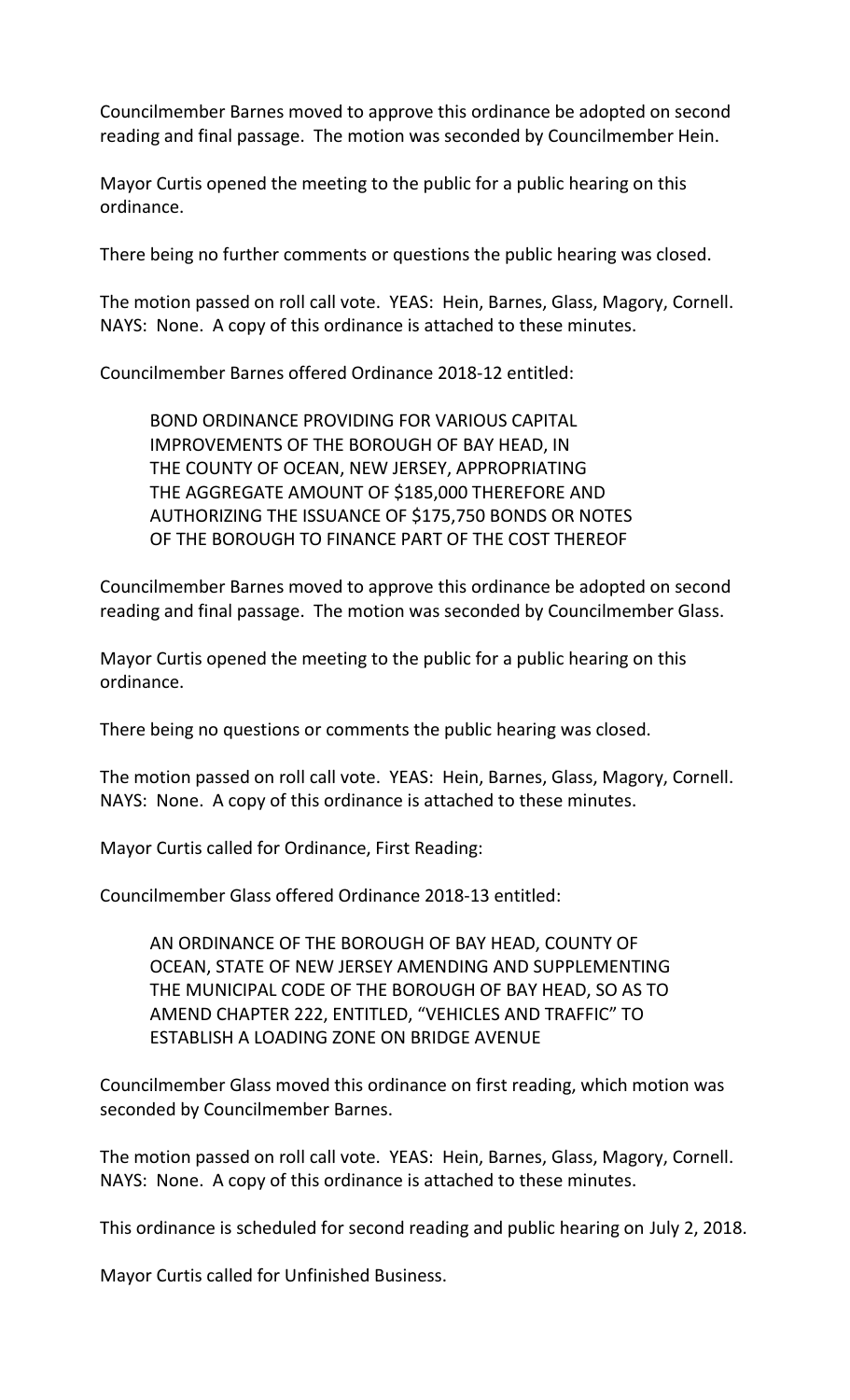Mayor Curtis: The Bay Head Business Association approached the Borough requesting permission to erect a sign, at the front of the parking lot, directing to Centennial Park. Council discussed their request and thought the Borough logo needed to be added and that the sign should also direct to the Borough Hall and the Police Department with an arrow.

Mr. Parlow: The proposed size is 4' X 5' plus the posts. The cost is \$2,200.00. The Business Association will contribute \$1,500.00 and are looking for the consent from the Council to proceed. If approved, the Council will contribute \$700.00. The sign will be double sided.

Councilmember Magory moved to approve the placement of a direction sign in the grassy area beside of Manasquan Bank and accepting the donation of \$1,500.00 from the Bay Head Business Association toward the cost of \$2,200.00. The motion was seconded by Councilmember Barnes.

Councilmember Barnes: I think it is very tasteful and it is very important to show direction to the Police Department for people that are unfamiliar with town. Also a number of vendors, who participated in "Art in the Park" last year didn't know where Centennial Park was.

Councilmember Glass: I am in favor as a business owner and as a Councilwoman.

Mayor Curtis opened the discussion of the proposed sign to the public.

Chief Hoffman: The Police Department is fully in favor of this sign. We continue to have people come to our back door to gain entrance to the Police Department.

Mr. Meakem, 66 Howe Street: It should have a lot of character. I agree to add Borough Hall and Police Department to Centennial Park.

Councilmember Magory: It will be white.

There being no further comments or questions the public discussion was closed. The motion passed on roll call vote. YEAS: Hein, Barnes, Glass, Magory, Cornell. NAYS: None.

Mayor Curtis called for New Business.

Councilmember Glass: The Bay Head Historical Society will kick off the summer with an opening reception on Sunday, June  $10^{th}$  from 3 to 6 pm everyone is welcome. Surfing The Jersey Shore will be co-curated by Loveland Homestead Museum and Beach House Classic Boardshop, Bay Head, NJ.

Mayor Curtis opened the meeting to the public.

Heather Robertson, 161 Bridge Avenue: Are the hours of work for contractors going to be enforced? I would suggest adding that information in the letter to go out.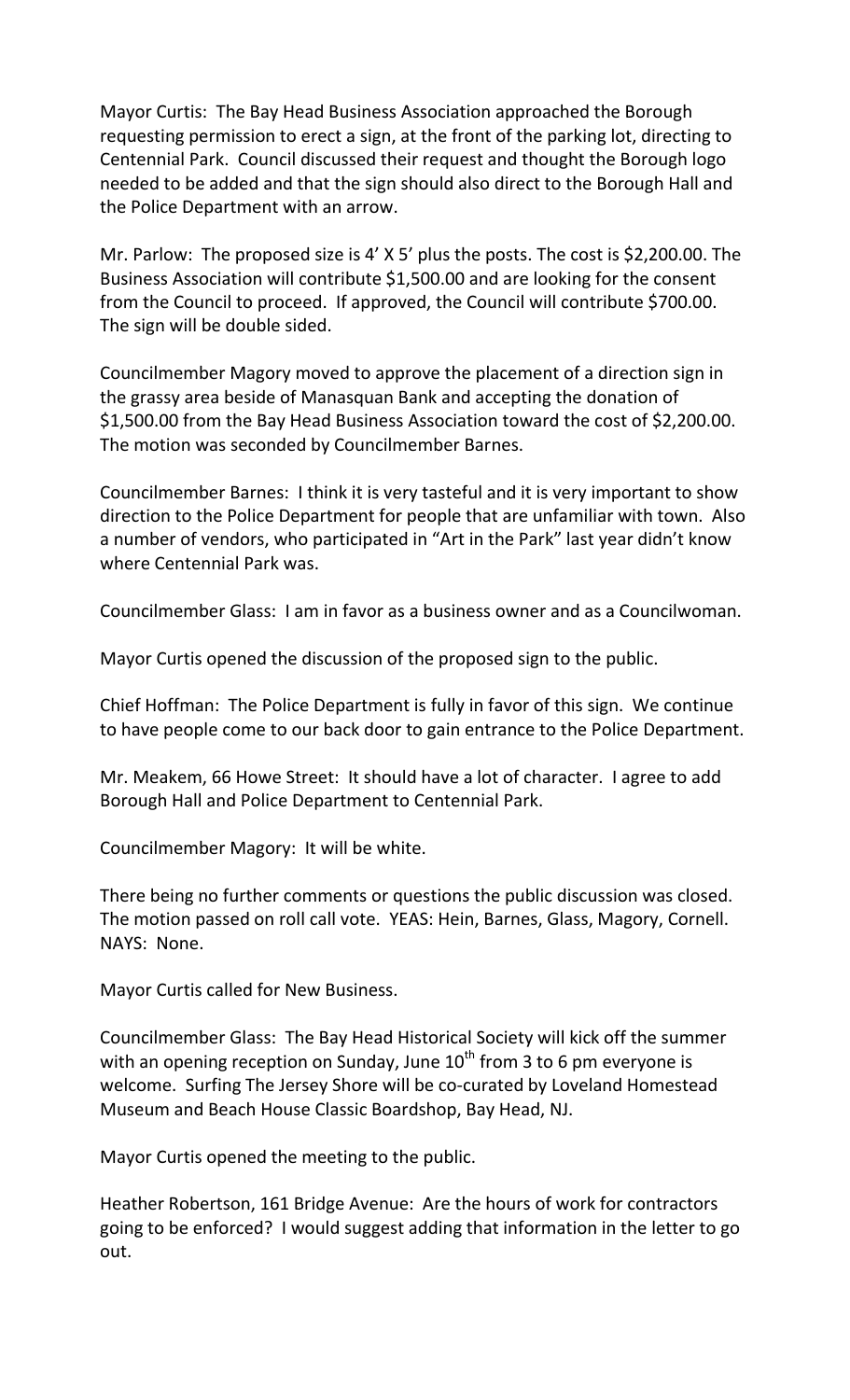Mayor Curtis: As of June  $15<sup>th</sup>$  there will be no work on Saturday by commercial contractors. Enforcement will be done by the police. Homeowners can work on their own home. We are also looking into equipment left on properties during construction. The ordinance isn't clear. They can go to the Code Enforcement officer to get permission but it is not clear as to what criteria they have to meet. In my opinion, if work is constant on the property it would make no sense to have it removed everyday. In the mean time we will tighten up the ordinance.

Councilmember Cornell: You can use Report a Concern on the website.

Mayor Curtis: The Code Enforcement officer doesn't work on weekends. He is only part-time during the week.

Joanne Pehlivanian, 332 Western Avenue: Ordinance 2018-13 concerning the loading zone on Bridge Avenue. Will it take away parking spaces?

Councilmember Glass:  $No$  – the lines are already painted for it – there will be no addition of space added.

Ms. Pehlivanian: What is it about then?

Mr. Parlow: The roadway was stripped yellow but there isn't an ordinance to support that yellow line. The only people to park there is if they are loading for the businesses.

Ms. Pehlivanian: If I recall the loading and unloading should have to take place early in the morning as per their variance approval. They also double park there.

Mayor Curtis: The unions don't care as to deliveries. There is no way to regulate.

Councilmember Glass: Many businesses get deliveries on Bridge Avenue.

Mr. Pehlivanian: The area is very jammed all the time.

Chief Hoffman: We noticed it was being used by personal vehicles. Delivery trucks have no place to park and are double parking. If the loading zone is covered by ordinance we can then write a summons.

Lois Johnson, 818 Main Avenue: Will the loading zone interfere with the Fire Department?

Mayor Curtis: No, they looked at it.

George Schweickert, 70 Osborne Avenue: The website looks terrific. The biggest issue is always maintaining the accuracy over a period of time. Beach replenishment is now from mid to late September to start?

Mr. Parlow: The source of information from our website is the Army Corps website.